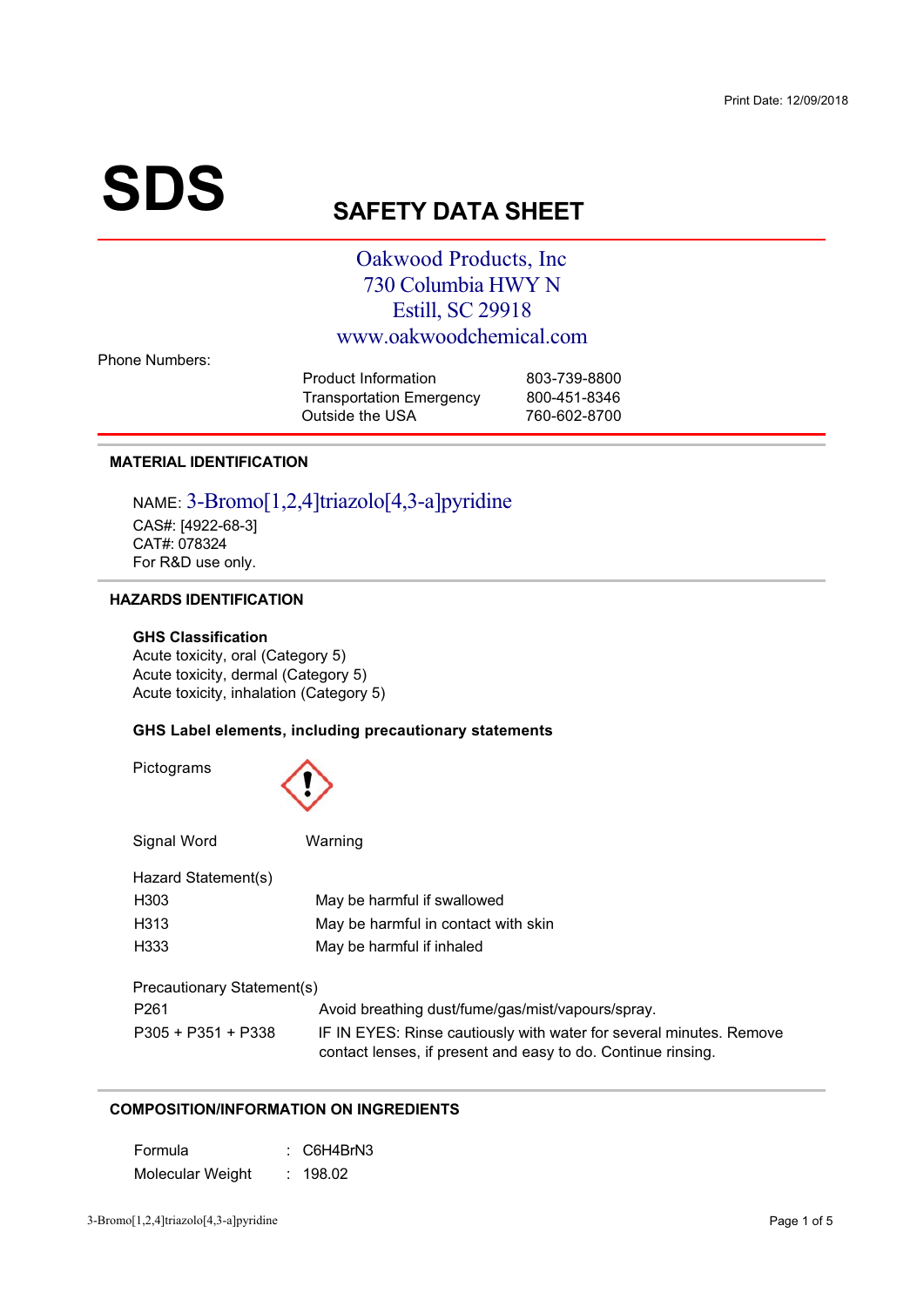| ∥CAS      | <b>Description</b>                                                                             | <b>Concentration</b> |
|-----------|------------------------------------------------------------------------------------------------|----------------------|
| 4922-68-3 | $\left 3\text{-}\text{Bromo}\right[1,2,4\right]$ triazolo $\left[4,3\text{-}a\right]$ pyridine | ll95+%               |

#### **FIRST AID MEASURES**

#### In case of eye contact

minis mans, man systematic minister of articles to the<br>modical attention Immediately flush eyes with running water for at least 15 minutes while keeping eyes open. Seek

#### In case of skin contact

Wash thoroughly with soap and plenty of water. Seek medical attention.

#### **If inhaled**

0 >>  states to represent to access and in accumuly to announce and Remove victim from source of exposure to fresh air. If breathing is difficult, administer oxygen. Seek

#### **If swallowed**

Do not induce vomiting. Give water to victim to drink. Seek medical attention.<br>-

#### **FIRE-FIGHTING MEASURES**

## **Suitable extinguishing media**

 $\frac{1}{2}$  . The contract of  $\frac{1}{2}$  defined by  $\frac{1}{2}$  . The contract of  $\frac{1}{2}$  defined by  $\frac{1}{2}$  defined by  $\frac{1}{2}$ 

#### **Special protective equipment for fire-fighters**

Wear self-contained breathing apparatus and protective clothing to prevent contact with skin and eyes.

#### Unusual fire and explosion hazards/decomposition of product

emits toxic fumes under fire conditions.

## **ACCIDENTAL RELEASE MEASURES**

#### **Personal precautions**

Exercise processes of interiors in the coming that 6>
6 
4F34 >33
 
4> 
34

#### **Environmental precautions**

> 3=

4

#### **Methods and materials for containment and clean up**

s and the company of the company of the company of the company of the company of the company of the company of the company of the company of the company of the company of the company of the company of the company of the co 333


34

#### **HANDLING AND STORAGE**

#### **Precautions for safe handling**

 $\frac{1}{2}$ Avoid prolonged use. Avoid all direct contact with material. Do not breathe dust or vapor. Wash  $\sim$  34  $\sim$  34  $\sim$  34  $\sim$ 

#### **Precautions for safe storage**

Keep container tightly closed. Store in a cool, dry, well-ventilated area.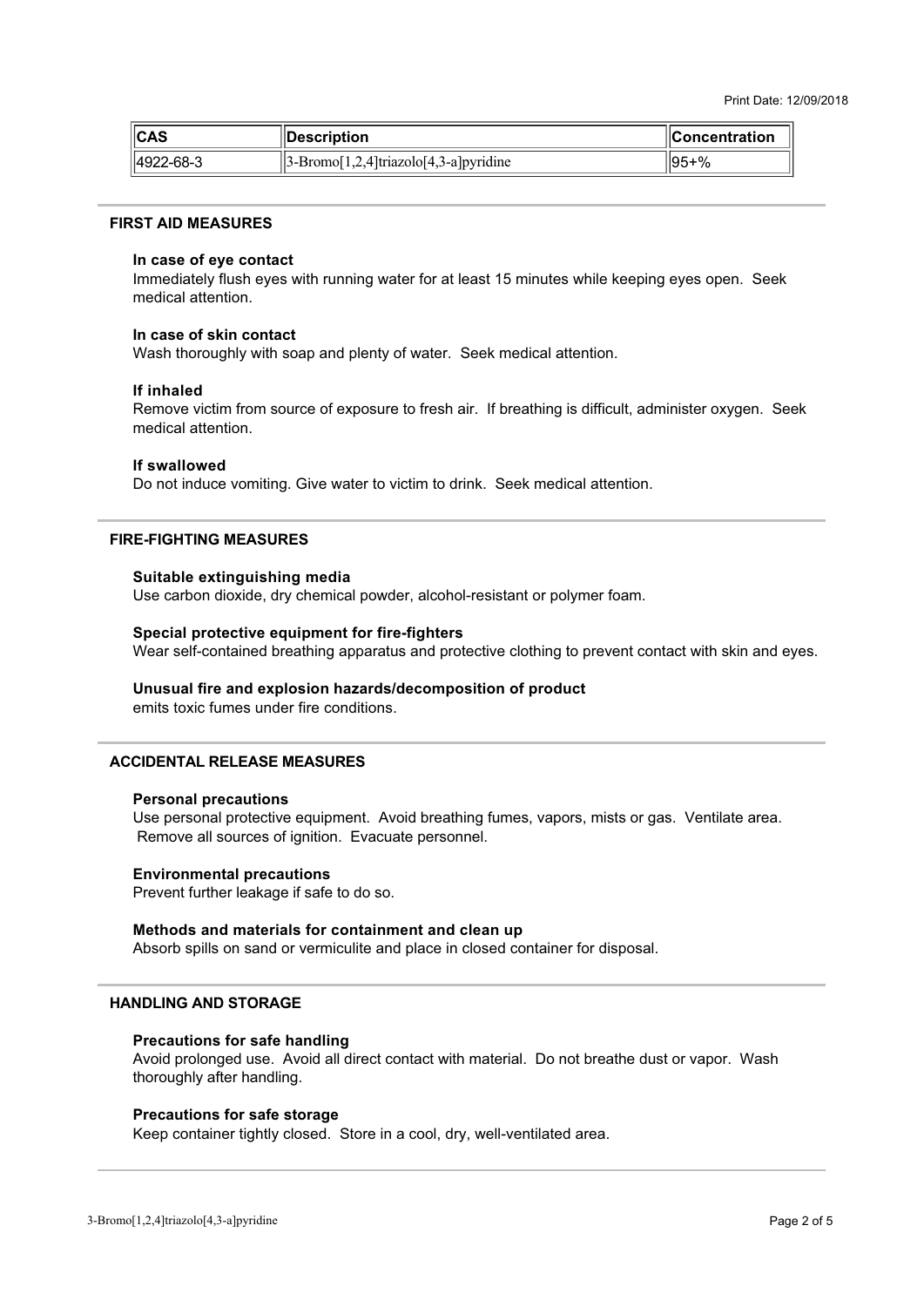# **EXPOSURE CONTROL/PERSONAL PROTECTION**

+

< 35
 3 >3 
4

#### **Personal protective equipment**

# **Eye/face protection**

Free the control of the control of the control of the control of the control of the control of the control of the control of the control of the standards such as NIOSH (US) or EN 166 (EU).

# **Hand/skin protection**

Avoid all direct contact with product.<br>Wear chemical-resistant gloves. Mear protective clothing and bo After contact with skin wash immer (<
=6< 3 4

#### **Respiratory protection**

concentrations are unknown or exceed the exposure limits. the state of the state of the state of the state of the state of the state of the state of the state of the state of the state of the state of the state of the state of the state of the state of the state of the state of t

# **PHYSICAL AND CHEMICAL PROPERTIES**

| no data available<br>Odour<br>Odour Threshold<br>no data available<br>Melting point/Freezing Point<br>no data available<br><b>Boiling Point</b><br>no data available<br><b>Flash Point</b><br>no data available<br><b>Evaporation Rate</b><br>no data available<br>Flammability (solid, gas)<br>no data available<br>Upper/Lower Flammability or Explosive limits<br>no data available<br>no data available<br>Vapour pressure<br>no data available<br><b>Relative Density</b><br>Solubility(ies)<br>no data available<br>Partition coefficient: n-octanol/water<br>no data available<br>no data available<br>Auto-ignition temperature<br>Decomposition temperature<br>no data available<br>no data available<br>Viscosity<br>Refractive Index<br>no data available | Appearance | Solid |
|----------------------------------------------------------------------------------------------------------------------------------------------------------------------------------------------------------------------------------------------------------------------------------------------------------------------------------------------------------------------------------------------------------------------------------------------------------------------------------------------------------------------------------------------------------------------------------------------------------------------------------------------------------------------------------------------------------------------------------------------------------------------|------------|-------|
|                                                                                                                                                                                                                                                                                                                                                                                                                                                                                                                                                                                                                                                                                                                                                                      |            |       |
|                                                                                                                                                                                                                                                                                                                                                                                                                                                                                                                                                                                                                                                                                                                                                                      |            |       |
|                                                                                                                                                                                                                                                                                                                                                                                                                                                                                                                                                                                                                                                                                                                                                                      |            |       |
|                                                                                                                                                                                                                                                                                                                                                                                                                                                                                                                                                                                                                                                                                                                                                                      |            |       |
|                                                                                                                                                                                                                                                                                                                                                                                                                                                                                                                                                                                                                                                                                                                                                                      |            |       |
|                                                                                                                                                                                                                                                                                                                                                                                                                                                                                                                                                                                                                                                                                                                                                                      |            |       |
|                                                                                                                                                                                                                                                                                                                                                                                                                                                                                                                                                                                                                                                                                                                                                                      |            |       |
|                                                                                                                                                                                                                                                                                                                                                                                                                                                                                                                                                                                                                                                                                                                                                                      |            |       |
|                                                                                                                                                                                                                                                                                                                                                                                                                                                                                                                                                                                                                                                                                                                                                                      |            |       |
|                                                                                                                                                                                                                                                                                                                                                                                                                                                                                                                                                                                                                                                                                                                                                                      |            |       |
|                                                                                                                                                                                                                                                                                                                                                                                                                                                                                                                                                                                                                                                                                                                                                                      |            |       |
|                                                                                                                                                                                                                                                                                                                                                                                                                                                                                                                                                                                                                                                                                                                                                                      |            |       |
|                                                                                                                                                                                                                                                                                                                                                                                                                                                                                                                                                                                                                                                                                                                                                                      |            |       |
|                                                                                                                                                                                                                                                                                                                                                                                                                                                                                                                                                                                                                                                                                                                                                                      |            |       |
|                                                                                                                                                                                                                                                                                                                                                                                                                                                                                                                                                                                                                                                                                                                                                                      |            |       |
|                                                                                                                                                                                                                                                                                                                                                                                                                                                                                                                                                                                                                                                                                                                                                                      |            |       |

#### **STABILITY AND REACTIVITY**

#### **Chemical stability**

Stable under recommended storage conditions.<br>'

#### **Possibility of hazardous reactions** no data available

**Conditions to avoid** no data available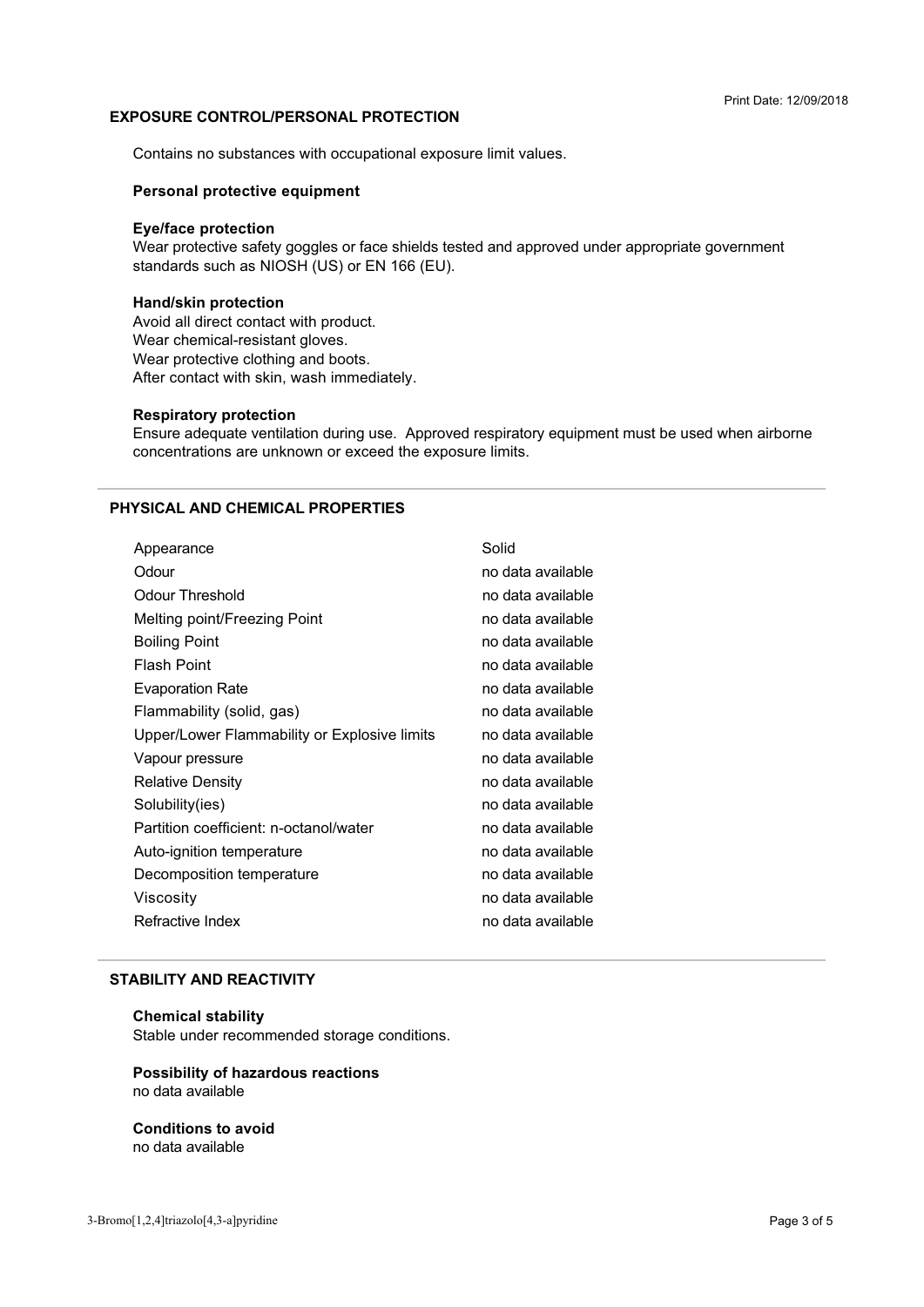Incompatible materials

Strong oxidizing agents.

# **Hazardous decomposition products**

May evolve carbon monoxide, carbon dioxide, nitrogen oxides, and hydrogen bromide.

## **TOXICOLOGICAL INFORMATION**

**Acute toxicity** no data available

**Skin corrosion/irritation** no data available

Serious eye damage/eye irritation no data available

Respiratory or skin sensitization no data available

**Germ cell mutagenicity** no data available

Carcinogenicity no data available

**Reproductive toxicity** no data available

# **STOT-single exposure**

no data available

#### **STOT-repeated exposure** no data available

**Aspiration hazard** 

no data available

# **Exposure Routes**

Irritating to skin, eyes, and respiratory system. May have harmful effects if inhaled or swallowed.

To the best of our knowledge, the health hazards of this material have not been fully investigated.

## **ECOLOGICAL INFORMATION**

**Toxicity** no data available

**Persistence and degradability** no data available

**Bioaccumulative potential** no data available

**Mobility in soil**